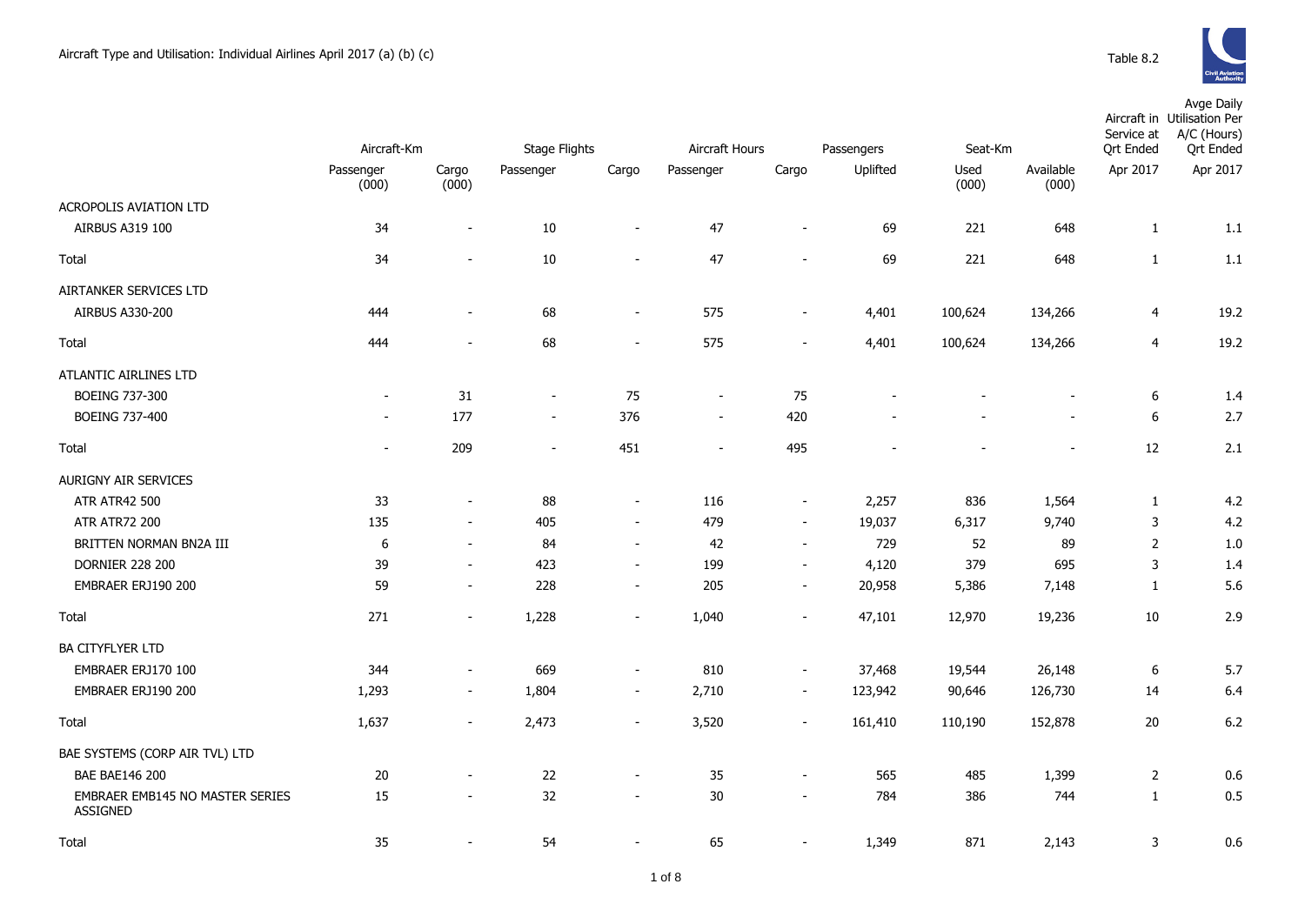

|                                                    | Aircraft-Km        |                          | <b>Stage Flights</b>     |                          | Aircraft Hours<br>Passengers |                          |           | Seat-Km       |                    | Service at<br><b>Ort Ended</b> | Aircraft in Utilisation Per<br>A/C (Hours)<br><b>Ort Ended</b> |
|----------------------------------------------------|--------------------|--------------------------|--------------------------|--------------------------|------------------------------|--------------------------|-----------|---------------|--------------------|--------------------------------|----------------------------------------------------------------|
|                                                    | Passenger<br>(000) | Cargo<br>(000)           | Passenger                | Cargo                    | Passenger                    | Cargo                    | Uplifted  | Used<br>(000) | Available<br>(000) | Apr 2017                       | Apr 2017                                                       |
| <b>BLUE ISLANDS LIMITED</b>                        |                    |                          |                          |                          |                              |                          |           |               |                    |                                |                                                                |
| ATR ATR42 300                                      | 5                  | $\sim$                   | 72                       | $\sim$                   | 28                           | $\sim$                   | 1,933     | 126           | 250                | 1                              | 1.9                                                            |
| <b>ATR ATR42 500</b>                               | 24                 | $\sim$                   | 180                      | $\sim$                   | 113                          | $\sim$                   | 4,843     | 710           | 1,161              | 1                              | 5.0                                                            |
| <b>ATR ATR72 200</b>                               | 107                | $\sim$                   | 565                      | $\sim$                   | 408                          | $\sim$                   | 22,114    | 4,202         | 7,174              | 3                              | 3.2                                                            |
| Total                                              | 136                | $\sim$                   | 817                      | $\sim$                   | 549                          | $\sim$                   | 28,890    | 5,038         | 8,585              | 5                              | 3.1                                                            |
| <b>BMI REGIONAL</b>                                |                    |                          |                          |                          |                              |                          |           |               |                    |                                |                                                                |
| EMBRAER EMB135 NO MASTER SERIES<br><b>ASSIGNED</b> | 342                |                          | 502                      |                          | 705                          | $\overline{\phantom{a}}$ | 10,595    | 7,312         | 12,663             | 4                              | 5.1                                                            |
| EMBRAER EMB145 NO MASTER SERIES<br><b>ASSIGNED</b> | 1,036              | $\overline{\phantom{a}}$ | 1,599                    |                          | 2,169                        | $\overline{\phantom{a}}$ | 24,497    | 28,063        | 50,768             | 14                             | 5.8                                                            |
| Total                                              | 1,378              | $\sim$                   | 2,101                    | $\blacksquare$           | 2,874                        | $\blacksquare$           | 35,092    | 35,375        | 63,431             | 18                             | 5.6                                                            |
| BRITISH AIRWAYS PLC                                |                    |                          |                          |                          |                              |                          |           |               |                    |                                |                                                                |
| AIRBUS A318 100                                    | 246                | $\overline{\phantom{a}}$ | 66                       | $\overline{\phantom{a}}$ | 348                          | $\blacksquare$           | 911       | 5,090         | 7,868              | $\overline{2}$                 | 5.9                                                            |
| AIRBUS A319 100                                    | 4,663              | $\overline{\phantom{a}}$ | 6,531                    | $\overline{\phantom{a}}$ | 10,543                       | $\overline{\phantom{a}}$ | 717,648   | 514,953       | 626,742            | 44                             | 7.9                                                            |
| AIRBUS A320 200                                    | 9,770              | $\overline{\phantom{a}}$ | 8,532                    | $\overline{\phantom{a}}$ | 18,215                       | $\overline{\phantom{a}}$ | 1,122,499 | 1,301,708     | 1,551,804          | 67                             | 7.9                                                            |
| <b>AIRBUS A321 200</b>                             | 2,676              | $\overline{\phantom{a}}$ | 2,211                    | $\overline{\phantom{a}}$ | 4,971                        | $\blacksquare$           | 327,245   | 385,264       | 478,176            | 18                             | 7.3                                                            |
| <b>AIRBUS A380 800</b>                             | 3,912              | $\overline{\phantom{a}}$ | 446                      | $\overline{\phantom{a}}$ | 4,873                        | $\overline{\phantom{a}}$ | 177,708   | 1,560,413     | 1,834,508          | 12                             | 13.6                                                           |
| <b>BOEING 747 400</b>                              | 10,729             | $\sim$                   | 1,581                    | $\sim$                   | 13,603                       | $\blacksquare$           | 408,606   | 2,805,434     | 3,293,125          | 36                             | 11.8                                                           |
| BOEING 767-300                                     | 901                | $\sim$                   | 682                      | $\overline{\phantom{a}}$ | 1,631                        | $\sim$                   | 132,765   | 182,422       | 226,346            | $\overline{7}$                 | 6.4                                                            |
| <b>BOEING 777 200</b>                              | 14,737             | $\overline{\phantom{a}}$ | 2,425                    | $\overline{\phantom{a}}$ | 19,091                       | $\overline{\phantom{a}}$ | 448,860   | 2,922,358     | 3,584,861          | 46                             | 13.9                                                           |
| <b>BOEING 777 300</b>                              | 4,248              | $\overline{\phantom{a}}$ | 519                      | $\overline{\phantom{a}}$ | 5,357                        | $\overline{\phantom{a}}$ | 118,851   | 1,052,026     | 1,261,577          | 12                             | 15.0                                                           |
| <b>BOEING 787 8</b>                                | 2,908              | $\overline{\phantom{a}}$ | 431                      | $\overline{\phantom{a}}$ | 3,715                        | $\overline{\phantom{a}}$ | 75,155    | 503,122       | 622,308            | 8                              | 14.0                                                           |
| <b>BOEING 787 9</b>                                | 5,658              | $\blacksquare$           | 790                      | $\overline{\phantom{a}}$ | 7,230                        | $\blacksquare$           | 136,733   | 973,151       | 1,222,065          | 16                             | 14.7                                                           |
| Total                                              | 60,447             | $\overline{\phantom{a}}$ | 24,214                   | $\overline{\phantom{a}}$ | 89,577                       | $\blacksquare$           | 3,666,981 | 12,205,941    | 14,709,380         | 268                            | 10.5                                                           |
| CARGOLOGICAIR LTD                                  |                    |                          |                          |                          |                              |                          |           |               |                    |                                |                                                                |
| BOEING 747 400                                     |                    | 270                      | $\overline{\phantom{a}}$ | 65                       |                              | 368                      |           |               |                    | 1                              | 5.7                                                            |
| <b>BOEING 747 8</b>                                |                    | 320                      | $\overline{\phantom{a}}$ | 73                       | $\overline{\phantom{a}}$     | 449                      |           |               |                    | 1                              | 9.8                                                            |
| Total                                              |                    | 590                      | $\overline{\phantom{a}}$ | 138                      | $\sim$                       | 817                      |           |               |                    | $\overline{2}$                 | 7.7                                                            |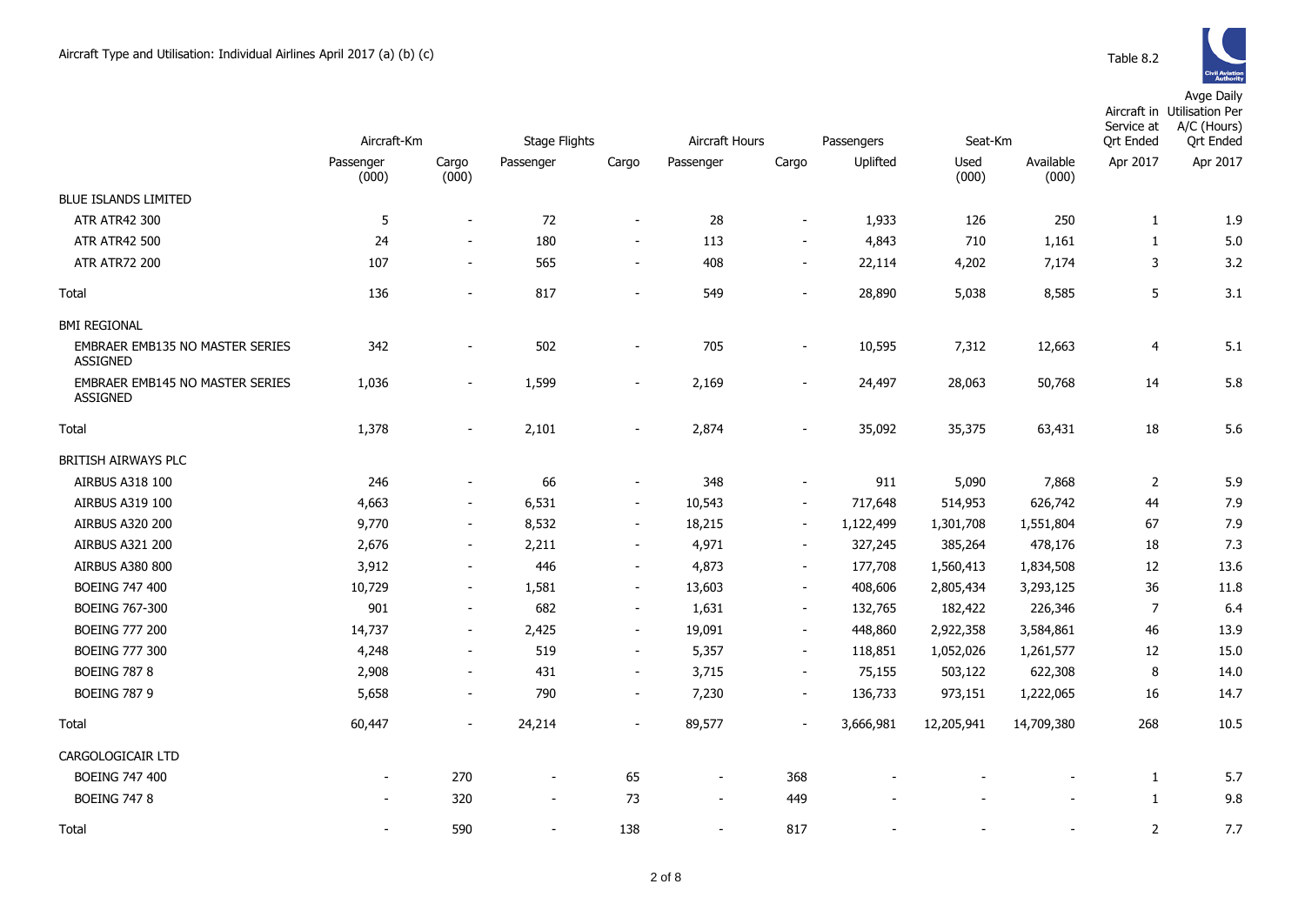

|                                                          | Aircraft-Km              |                          | <b>Stage Flights</b>     |                          | Aircraft Hours           |                          | Passengers               |                          | Seat-Km                  |                | Aircraft in Utilisation Per<br>A/C (Hours)<br><b>Qrt</b> Ended |
|----------------------------------------------------------|--------------------------|--------------------------|--------------------------|--------------------------|--------------------------|--------------------------|--------------------------|--------------------------|--------------------------|----------------|----------------------------------------------------------------|
|                                                          | Passenger<br>(000)       | Cargo<br>(000)           | Passenger                | Cargo                    | Passenger                | Cargo                    | Uplifted                 | Used<br>(000)            | Available<br>(000)       | Apr 2017       | Apr 2017                                                       |
| <b>CELLO AVIATION LTD</b>                                |                          |                          |                          |                          |                          |                          |                          |                          |                          |                |                                                                |
| <b>BAE BAE146 200</b>                                    | 5                        | $\overline{\phantom{a}}$ | 9                        |                          | 9                        | $\blacksquare$           | 200                      | 153                      | 227                      | 1              | 0.3                                                            |
| BOEING 737-300                                           | $\overline{7}$           | $\sim$                   | 6                        | $\blacksquare$           | 11                       | $\blacksquare$           | 316                      | 338                      | 405                      | $\mathbf{1}$   | 0.3                                                            |
| BOEING 737-400                                           |                          |                          |                          | $\overline{\phantom{a}}$ | ÷                        | $\overline{\phantom{a}}$ | $\overline{\phantom{a}}$ | $\overline{\phantom{a}}$ | $\overline{\phantom{a}}$ | $\blacksquare$ | $\blacksquare$                                                 |
| Total                                                    | 11                       |                          | 15                       |                          | 20                       | $\overline{\phantom{a}}$ | 516                      | 491                      | 632                      | $\overline{2}$ | 0.3                                                            |
| DHL AIR LTD                                              |                          |                          |                          |                          |                          |                          |                          |                          |                          |                |                                                                |
| <b>BOEING 757-200</b>                                    | $\overline{\phantom{a}}$ | 928                      | $\overline{\phantom{a}}$ | 1,087                    | $\overline{\phantom{a}}$ | 1,771                    |                          |                          |                          | 21             | 2.9                                                            |
| <b>BOEING 767-300</b>                                    |                          | 1,084                    | $\overline{\phantom{a}}$ | 281                      | $\overline{\phantom{a}}$ | 1,471                    |                          |                          |                          | $\overline{4}$ | 11.6                                                           |
| Total                                                    |                          | 2,012                    | $\overline{\phantom{a}}$ | 1,368                    | $\overline{\phantom{a}}$ | 3,242                    |                          |                          |                          | 25             | 4.2                                                            |
| <b>EASTERN AIRWAYS</b>                                   |                          |                          |                          |                          |                          |                          |                          |                          |                          |                |                                                                |
| BAE JETSTREAM 4100 4100                                  | 220                      | $\sim$                   | 760                      | $\overline{\phantom{a}}$ | 574                      | $\overline{\phantom{a}}$ | 10,595                   | 3,325                    | 6,379                    | 17             | 1.3                                                            |
| EMBRAER EMB145 NO MASTER SERIES<br><b>ASSIGNED</b>       | 88                       | $\overline{\phantom{a}}$ | 155                      | $\sim$                   | 157                      | $\sim$                   | 3,652                    | 2,473                    | 4,396                    | 3              | 2.7                                                            |
| EMBRAER ERJ170 100                                       | 48                       | $\sim$                   | 105                      | $\blacksquare$           | 91                       | $\overline{\phantom{a}}$ | 1,449                    | 1,775                    | 3,519                    | $\overline{2}$ | 2.0                                                            |
| SAAB 2000 NO MASTER SERIES<br><b>ASSIGNED</b>            | 276                      | $\overline{\phantom{a}}$ | 676                      | $\blacksquare$           | 595                      | $\overline{\phantom{a}}$ | 13,567                   | 6,864                    | 13,785                   | 9              | 2.6                                                            |
| Total                                                    | 631                      | $\overline{\phantom{a}}$ | 1,696                    | $\overline{\phantom{a}}$ | 1,417                    | $\overline{\phantom{a}}$ | 29,263                   | 14,437                   | 28,079                   | 31             | 1.8                                                            |
| EASYJET AIRLINE COMPANY LTD                              |                          |                          |                          |                          |                          |                          |                          |                          |                          |                |                                                                |
| AIRBUS A319 100                                          | 22,355                   | $\overline{\phantom{a}}$ | 22,805                   | $\overline{\phantom{a}}$ | 41,359                   | $\overline{\phantom{a}}$ | 3,188,029                | 3,157,767                | 3,487,364                | 133            | 8.1                                                            |
| <b>AIRBUS A320 200</b>                                   | 21,891                   | $\sim$                   | 17,330                   | $\overline{\phantom{a}}$ | 37,448                   | $\overline{\phantom{a}}$ | 2,838,177                | 3,630,567                | 4,016,210                | 107            | 9.1                                                            |
| Total                                                    | 44,246                   | $\overline{\phantom{a}}$ | 40,135                   | $\overline{\phantom{a}}$ | 78,807                   | $\overline{\phantom{a}}$ | 6,026,206                | 6,788,334                | 7,503,574                | 240            | 8.5                                                            |
| EXECUTIVE JET CHARTER LTD                                |                          |                          |                          |                          |                          |                          |                          |                          |                          |                |                                                                |
| AEROSPATIALE AS365 NO MASTER<br>SERIES ASSIGNED          |                          |                          |                          |                          |                          |                          |                          |                          |                          | 1              | $\overline{\phantom{a}}$                                       |
| AGUSTA AW139 NO MASTER SERIES<br><b>ASSIGNED</b>         |                          |                          |                          |                          |                          |                          |                          | $\overline{\phantom{a}}$ |                          | $\overline{2}$ | $\overline{\phantom{a}}$                                       |
| DASSAULT FALCON 2000 NO MASTER<br><b>SERIES ASSIGNED</b> | 4                        |                          | 3                        |                          | 5                        | $\overline{\phantom{a}}$ | 9                        | 11                       | 28                       | $\overline{2}$ | 0.1                                                            |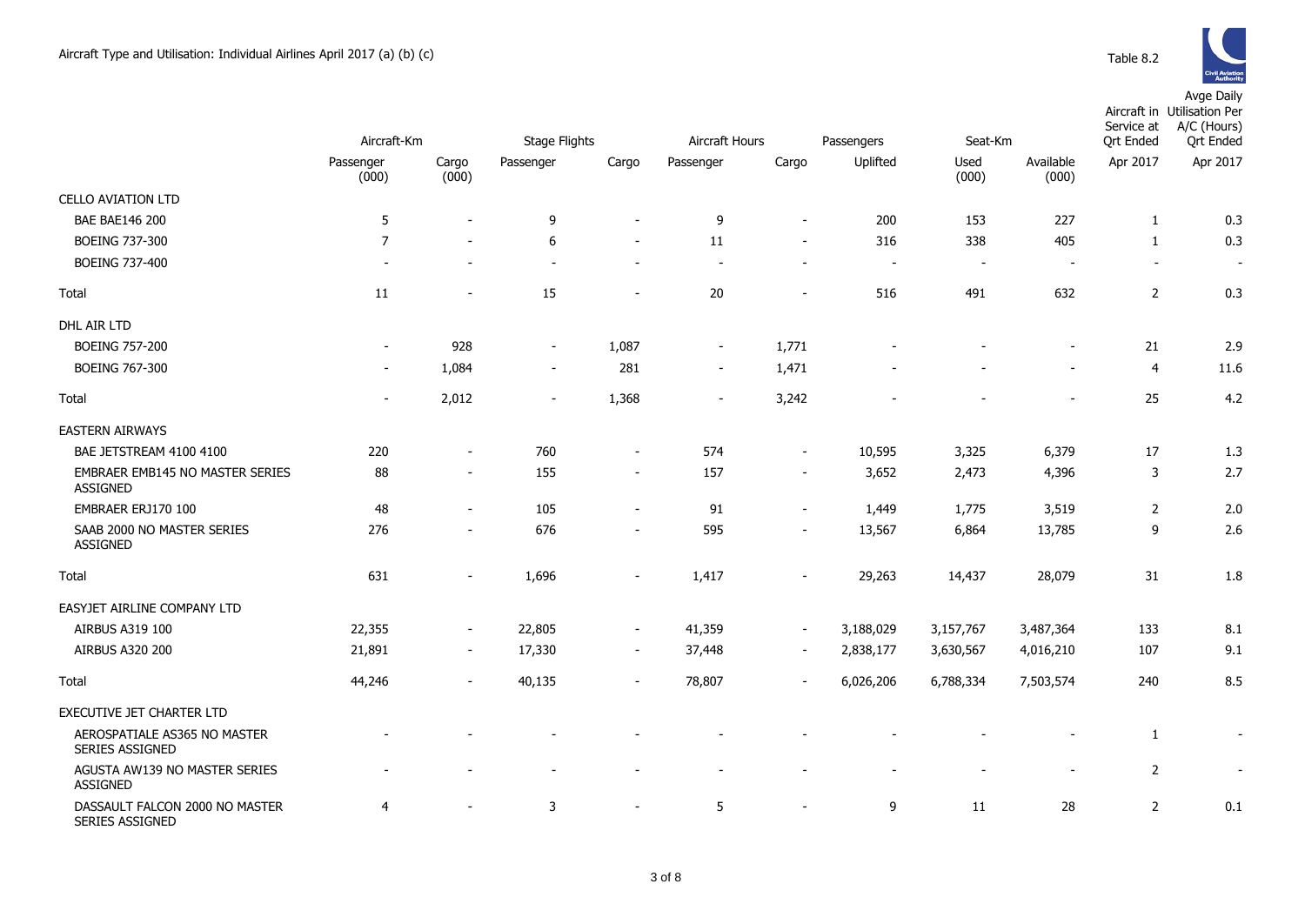

|                                                        | Aircraft-Km    |                          | Stage Flights  |                          | Aircraft Hours<br>Passengers |                          |          | Seat-Km |           | Service at<br><b>Qrt Ended</b> | Aircraft in Utilisation Per<br>A/C (Hours)<br><b>Qrt Ended</b> |
|--------------------------------------------------------|----------------|--------------------------|----------------|--------------------------|------------------------------|--------------------------|----------|---------|-----------|--------------------------------|----------------------------------------------------------------|
|                                                        | Passenger      | Cargo                    | Passenger      | Cargo                    | Passenger                    | Cargo                    | Uplifted | Used    | Available | Apr 2017                       | Apr 2017                                                       |
|                                                        | (000)          | (000)                    |                |                          |                              |                          |          | (000)   | (000)     |                                |                                                                |
| EXECUTIVE JET CHARTER LTD                              |                |                          |                |                          |                              |                          |          |         |           |                                |                                                                |
| DASSAULT FALCON 7X NO MASTER<br><b>SERIES ASSIGNED</b> | 4              |                          | 3              |                          | 5                            |                          | 12       | 15      | 37        | $\mathbf{1}$                   | 0.4                                                            |
| GULFSTREAM GVI NO MASTER SERIES<br><b>ASSIGNED</b>     | 13             |                          | 4              |                          | 15                           |                          | 8        | 26      | 143       | $\mathbf{1}$                   | 0.4                                                            |
| Total                                                  | 21             | $\blacksquare$           | 10             | $\overline{\phantom{a}}$ | 26                           | $\blacksquare$           | 29       | 52      | 208       | $\overline{7}$                 | 0.2                                                            |
| <b>FLYBE LTD</b>                                       |                |                          |                |                          |                              |                          |          |         |           |                                |                                                                |
| <b>ATR ATR72 200</b>                                   | 329            |                          | 955            | $\overline{\phantom{a}}$ | 1,022                        |                          |          | 14,746  | 23,009    | 5                              | 6.5                                                            |
| DE HAVILLAND DHC8 400                                  | 4,365          | $\overline{\phantom{a}}$ | 9,933          | $\overline{\phantom{a}}$ | 12,313                       | $\overline{\phantom{a}}$ | 524,035  | 240,799 | 340,502   | 58                             | 6.2                                                            |
| EMBRAER ERJ170 200                                     | 1,169          | $\overline{\phantom{a}}$ | 1,615          | $\sim$                   | 2,512                        | $\sim$                   | 103,264  | 74,601  | 102,896   | 11                             | 7.5                                                            |
| EMBRAER ERJ190 200                                     | 1,000          | $\overline{\phantom{a}}$ | 1,302          | $\overline{\phantom{a}}$ | 2,064                        | $\overline{\phantom{a}}$ | 104,341  | 83,694  | 118,011   | 9                              | 7.0                                                            |
| Total                                                  | 6,864          | $\blacksquare$           | 13,805         | $\overline{\phantom{a}}$ | 17,911                       | $\overline{a}$           | 731,640  | 413,840 | 584,418   | 83                             | 6.5                                                            |
| <b>GAMA AVIATION (UK) LTD</b>                          |                |                          |                |                          |                              |                          |          |         |           |                                |                                                                |
| BEECH 200 NO MASTER SERIES<br><b>ASSIGNED</b>          |                |                          |                |                          |                              |                          |          |         |           | 3                              | $\sim$                                                         |
| BEECH 300 NO MASTER SERIES<br><b>ASSIGNED</b>          |                |                          |                |                          |                              |                          |          |         |           | $\mathbf{1}$                   | $\overline{\phantom{a}}$                                       |
| BOMBARDIER BD700 1A10 NO MASTER<br>SERIES ASSIGNED     | 5              |                          | $\overline{7}$ | $\overline{a}$           | 8                            | $\overline{a}$           | 15       | 11      | 58        | 2                              | 0.5                                                            |
| CANADAIR CL600 2B16 600                                | $\overline{4}$ |                          | 3              |                          | 6                            |                          | 15       | 18      | 41        | 5                              | 0.1                                                            |
| CESSNA 510 NO MASTER SERIES<br><b>ASSIGNED</b>         |                |                          |                |                          |                              |                          |          |         |           | $\overline{2}$                 | $\sim$                                                         |
| CESSNA 560 NO MASTER SERIES<br><b>ASSIGNED</b>         |                |                          |                |                          |                              |                          |          |         |           | 2                              |                                                                |
| DASSAULT FALCON 2000 NO MASTER<br>SERIES ASSIGNED      | 14             | $\blacksquare$           | 5              | $\overline{\phantom{a}}$ | 18                           | $\overline{\phantom{a}}$ | 17       | 70      | 143       | $\mathbf{1}$                   | 0.6                                                            |
| GULFSTREAM GV NO MASTER SERIES<br><b>ASSIGNED</b>      |                |                          |                |                          |                              |                          |          |         |           | $\mathbf{1}$                   | 0.1                                                            |
| LEARJET 45 NO MASTER SERIES<br><b>ASSIGNED</b>         |                |                          |                |                          |                              |                          |          |         |           | $\mathbf{1}$                   | $\overline{\phantom{a}}$                                       |
| RAYTHEON HAWKER 1000                                   |                |                          |                |                          |                              |                          |          |         |           | $\mathbf{1}$                   |                                                                |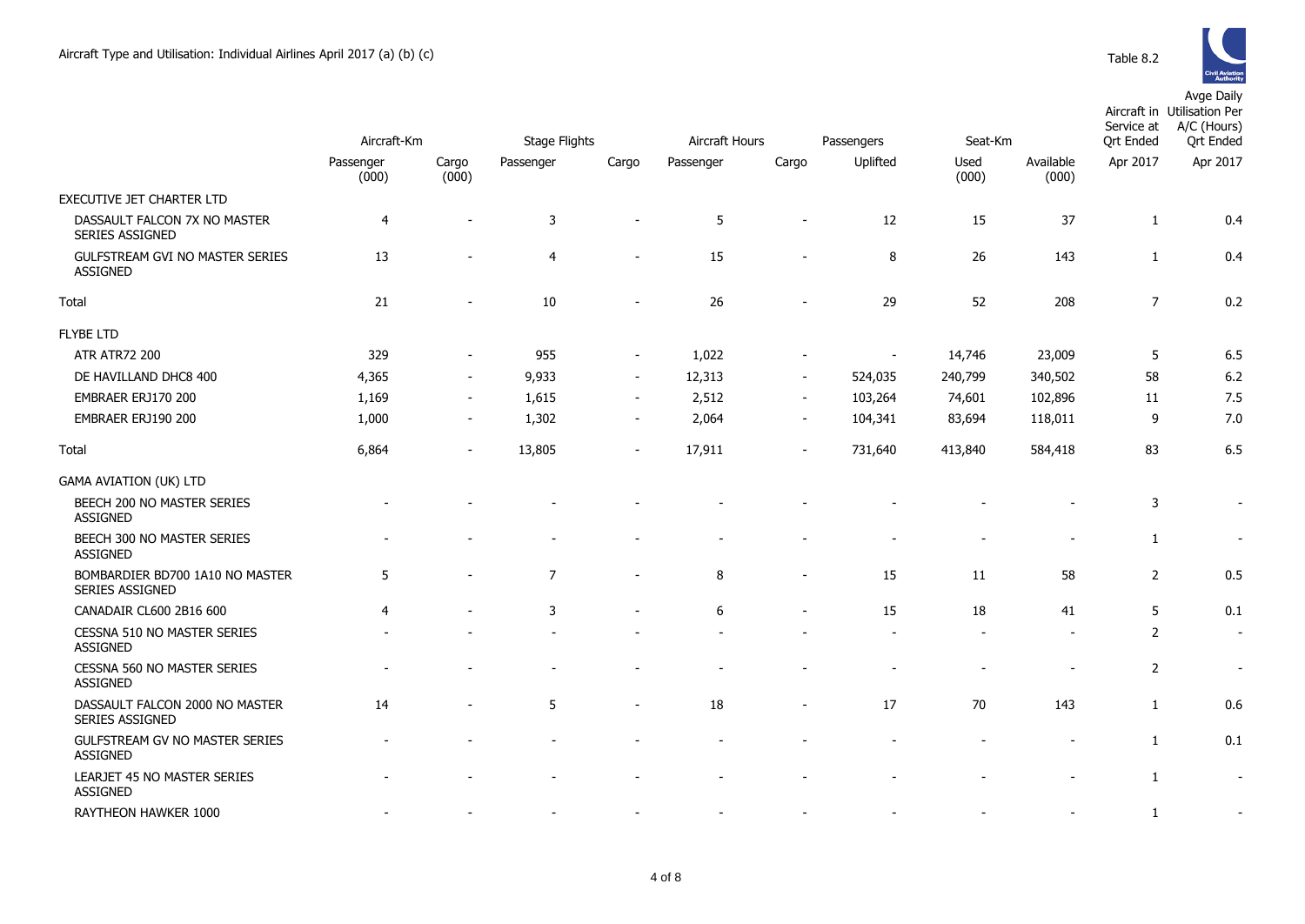

|                                                             | Aircraft-Km        |                          | <b>Stage Flights</b>     |                          | Aircraft Hours           |                          |                          | Seat-Km       |                          | Service at<br><b>Qrt Ended</b> | Aircraft in Utilisation Per<br>A/C (Hours)<br><b>Qrt Ended</b> |
|-------------------------------------------------------------|--------------------|--------------------------|--------------------------|--------------------------|--------------------------|--------------------------|--------------------------|---------------|--------------------------|--------------------------------|----------------------------------------------------------------|
|                                                             |                    |                          |                          |                          |                          |                          | Passengers               |               |                          |                                |                                                                |
|                                                             | Passenger<br>(000) | Cargo<br>(000)           | Passenger                | Cargo                    | Passenger                | Cargo                    | Uplifted                 | Used<br>(000) | Available<br>(000)       | Apr 2017                       | Apr 2017                                                       |
| <b>GAMA AVIATION (UK) LTD</b><br><b>RAYTHEON HAWKER 800</b> | $\blacksquare$     |                          |                          |                          |                          |                          |                          | $\sim$        |                          | 1                              | $\overline{\phantom{a}}$                                       |
| Total                                                       | 23                 | $\blacksquare$           | 15                       | $\blacksquare$           | 32                       | $\blacksquare$           | 47                       | 99            | 242                      | 20                             | 0.1                                                            |
| JET2.COM LTD                                                |                    |                          |                          |                          |                          |                          |                          |               |                          |                                |                                                                |
| BOEING 737-300                                              | 1,877              | $\blacksquare$           | 1,209                    | $\overline{\phantom{a}}$ | 3,174                    | $\blacksquare$           | 148,538                  | 238,107       | 277,862                  | 21                             | 3.0                                                            |
| <b>BOEING 737-800</b>                                       | 5,392              | $\sim$                   | 2,386                    | $\overline{\phantom{a}}$ | 8,277                    | $\sim$                   | 381,622                  | 866,682       | 1,019,022                | 35                             | 4.5                                                            |
| <b>BOEING 757-200</b>                                       | 879                | $\overline{\phantom{a}}$ | 375                      | $\overline{\phantom{a}}$ | 1,356                    | $\sim$                   | 80,146                   | 188,341       | 206,621                  | 11                             | 1.7                                                            |
| Total                                                       | 8,148              | $\overline{\phantom{a}}$ | 3,970                    | $\overline{\phantom{a}}$ | 12,806                   | $\blacksquare$           | 610,306                  | 1,293,130     | 1,503,505                | 67                             | 3.5                                                            |
| JOTA AVIATION LTD                                           |                    |                          |                          |                          |                          |                          |                          |               |                          |                                |                                                                |
| BAE AVRO146RJ 85                                            | 31                 | $\overline{a}$           | 75                       | $\overline{\phantom{a}}$ | 82                       | $\blacksquare$           | 173                      | 1,672         | 2,968                    | 1                              | 1.9                                                            |
| <b>BAE BAE146 200</b>                                       | 11                 | $\overline{a}$           | 20                       | $\blacksquare$           | 25                       |                          | $\overline{\phantom{a}}$ | 535           | 1,014                    | $\mathbf{1}$                   | 1.1                                                            |
| BEECH 90 NO MASTER SERIES<br>ASSIGNED                       |                    |                          | $\overline{\phantom{a}}$ | $\overline{\phantom{a}}$ | $\overline{\phantom{a}}$ |                          |                          |               | $\overline{\phantom{a}}$ | 2                              | $\overline{\phantom{a}}$                                       |
| Total                                                       | 42                 | $\blacksquare$           | 95                       | $\blacksquare$           | 107                      | $\blacksquare$           | 173                      | 2,207         | 3,982                    | $\overline{4}$                 | 0.8                                                            |
| <b>LOGANAIR LTD</b>                                         |                    |                          |                          |                          |                          |                          |                          |               |                          |                                |                                                                |
| <b>BRITTEN NORMAN BN2A</b><br>UNDESIGNATED MASTER SERIES    | 17                 | $\overline{\phantom{a}}$ | 477                      | $\overline{\phantom{a}}$ | 120                      | $\overline{\phantom{a}}$ | 1,738                    | 80            | 134                      | $\overline{2}$                 | 1.9                                                            |
| DE HAVILLAND DHC6 400                                       | 50                 | $\blacksquare$           | 294                      | $\overline{\phantom{a}}$ | 269                      | $\blacksquare$           | 2,899                    | 514           | 772                      | 3                              | 2.7                                                            |
| DORNIER 328 NO MASTER SERIES<br><b>ASSIGNED</b>             | 104                | $\overline{\phantom{a}}$ | 284                      | $\overline{\phantom{a}}$ | 319                      | $\sim$                   | 5,365                    | 1,978         | 3,234                    | 3                              | 3.9                                                            |
| SAAB 2000 NO MASTER SERIES<br><b>ASSIGNED</b>               | 182                | $\overline{\phantom{a}}$ | 558                      | $\overline{\phantom{a}}$ | 528                      | $\overline{\phantom{a}}$ | 15,184                   | 5,100         | 9,092                    | 5                              | 4.3                                                            |
| SAAB 340 NO MASTER SERIES ASSIGNED                          | 469                | $\overline{\phantom{a}}$ | 1,740                    | $\overline{\phantom{a}}$ | 1,618                    | $\overline{\phantom{a}}$ | 31,265                   | 9,394         | 15,679                   | 16                             | 3.4                                                            |
| Total                                                       | 821                | $\overline{\phantom{a}}$ | 3,353                    | $\overline{\phantom{a}}$ | 2,854                    | $\overline{\phantom{0}}$ | 56,451                   | 17,066        | 28,911                   | 29                             | 3.4                                                            |
| MONARCH AIRLINES                                            |                    |                          |                          |                          |                          |                          |                          |               |                          |                                |                                                                |
| AIRBUS A320 200                                             | 1,758              |                          | 887                      |                          | 2,766                    | $\overline{\phantom{a}}$ | 129,555                  | 258,910       | 305,944                  | 9                              | 8.5                                                            |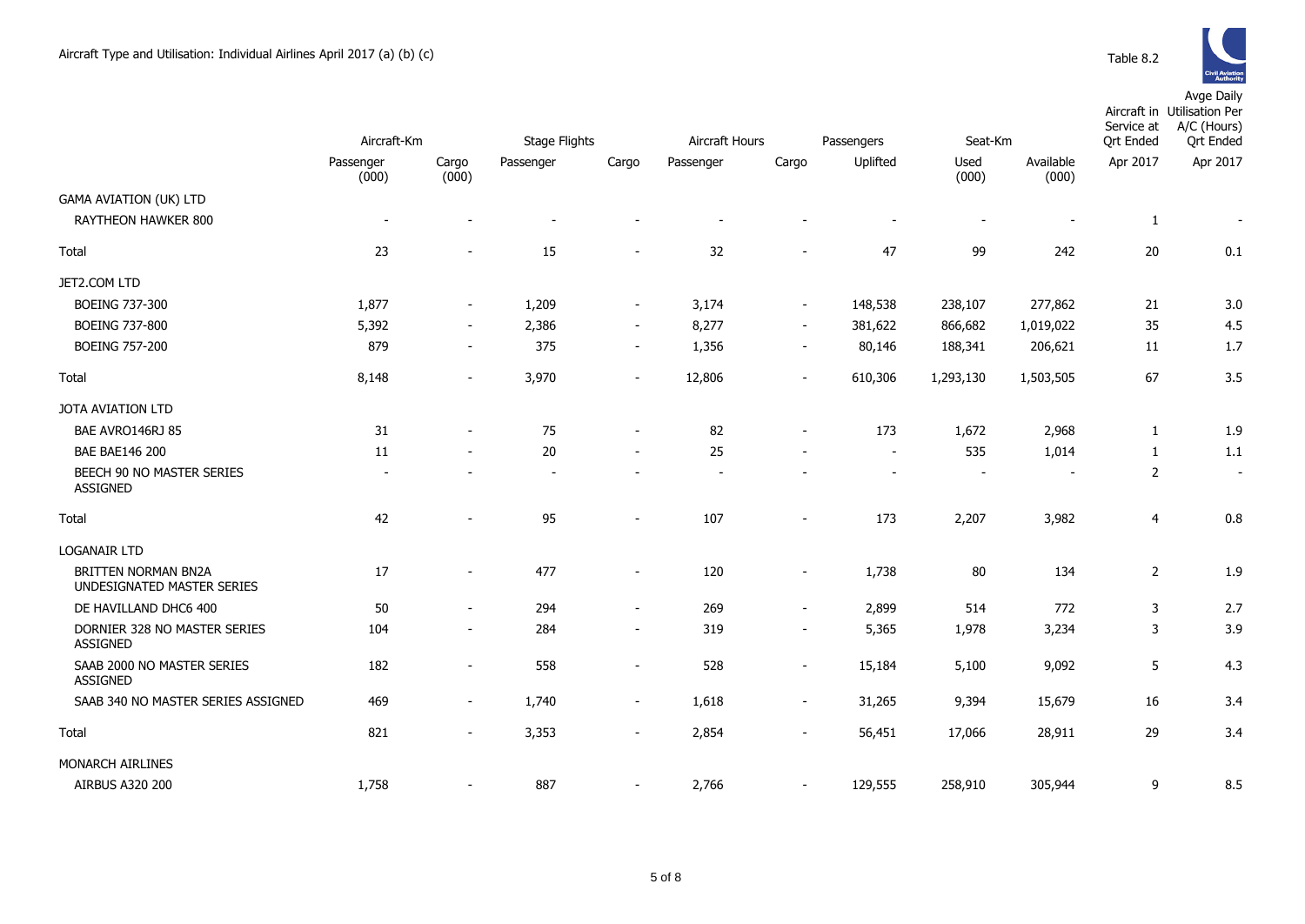

|                                                           | Aircraft-Km        |                          | <b>Stage Flights</b> |                          | Aircraft Hours<br>Passengers |                          |                          | Seat-Km       |                              | Service at<br><b>Qrt Ended</b> | Aircraft in Utilisation Per<br>A/C (Hours)<br><b>Qrt Ended</b> |
|-----------------------------------------------------------|--------------------|--------------------------|----------------------|--------------------------|------------------------------|--------------------------|--------------------------|---------------|------------------------------|--------------------------------|----------------------------------------------------------------|
|                                                           | Passenger<br>(000) | Cargo<br>(000)           | Passenger            | Cargo                    | Passenger                    | Cargo                    | Uplifted                 | Used<br>(000) | Available<br>(000)           | Apr 2017                       | Apr 2017                                                       |
| MONARCH AIRLINES                                          |                    |                          |                      |                          |                              |                          |                          |               |                              |                                |                                                                |
| AIRBUS A321 200                                           | 3,620              | $\overline{\phantom{a}}$ | 1,837                | $\overline{\phantom{a}}$ | 5,741                        | $\overline{\phantom{a}}$ | 329,370                  | 658,509       | 774,722                      | 25                             | 5.2                                                            |
| Total                                                     | 5,378              | $\sim$                   | 2,724                |                          | 8,507                        |                          | 458,925                  | 917,419       | 1,080,666                    | 34                             | 6.1                                                            |
| NORWEGIAN AIR UK LTD                                      |                    |                          |                      |                          |                              |                          |                          |               |                              |                                |                                                                |
| <b>BOEING 737-800</b>                                     | 189                | $\overline{\phantom{a}}$ | 116                  | $\overline{\phantom{a}}$ | 302                          |                          | $\blacksquare$           | 29,373        | 35,171                       | $\mathbf{1}$                   | 10.2                                                           |
| Total                                                     | 189                | $\overline{\phantom{a}}$ | 116                  | $\blacksquare$           | 302                          |                          | $\overline{\phantom{a}}$ | 29,373        | 35,171                       | $\mathbf{1}$                   | 10.2                                                           |
| TAG AVIATION (UK) LTD                                     |                    |                          |                      |                          |                              |                          |                          |               |                              |                                |                                                                |
| AIRBUS A319 100                                           | 3                  |                          | 3                    |                          | $\overline{4}$               | $\overline{\phantom{a}}$ | 28                       | 28            | 483                          | 1                              | 0.6                                                            |
| <b>BOEING 757-200</b>                                     | 50                 |                          | 14                   |                          | 30                           | $\overline{\phantom{a}}$ | 448                      | 2,278         | 11,868                       | 1                              | 0.6                                                            |
| BOMBARDIER BD100 1A10 NO MASTER<br>SERIES ASSIGNED        |                    |                          |                      |                          |                              |                          | $\overline{\phantom{a}}$ |               |                              | 1                              | $\sim$                                                         |
| BOMBARDIER BD700 1A10 NO MASTER<br><b>SERIES ASSIGNED</b> | 9                  |                          | 3                    |                          | 11                           |                          | 11                       | 13            | 102                          | $\boldsymbol{6}$               | 0.3                                                            |
| BOMBARDIER CL600 2B19 NO MASTER<br><b>SERIES ASSIGNED</b> |                    |                          |                      | $\sim$                   |                              |                          | $\overline{\phantom{a}}$ | $\sim$        | $\blacksquare$               | $\mathbf{1}$                   | 0.3                                                            |
| CANADAIR CL600 2B16 600                                   | 50                 | $\overline{\phantom{a}}$ | 27                   | $\overline{\phantom{a}}$ | 66                           | $\overline{\phantom{a}}$ | 69                       | 107           | 625                          | 6                              | 0.5                                                            |
| DASSAULT FALCON 2000 NO MASTER<br>SERIES ASSIGNED         | 16                 |                          | 12                   |                          | 21                           |                          | 31                       | 50            | 200                          | $\overline{2}$                 | 0.5                                                            |
| DASSAULT FALCON 7X NO MASTER<br>SERIES ASSIGNED           | 28                 |                          | 9                    | $\overline{\phantom{a}}$ | 33                           | $\overline{\phantom{a}}$ | 37                       | 91            | 528                          | $\overline{2}$                 | 0.1                                                            |
| DASSAULT FALCON 900EX NO MASTER<br><b>SERIES ASSIGNED</b> | 28                 |                          | 22                   | $\sim$                   | 37                           | $\overline{\phantom{a}}$ | 89                       | 107           | 417                          | 3                              | 0.2                                                            |
| EMBRAER EMB135 NO MASTER SERIES<br><b>ASSIGNED</b>        | 23                 | $\sim$                   | 23                   | $\overline{\phantom{a}}$ | 33                           | $\overline{\phantom{a}}$ | 116                      | 150           | 302                          | $\overline{2}$                 | 0.3                                                            |
| GULFSTREAM GV NO MASTER SERIES<br><b>ASSIGNED</b>         | 23                 |                          | 10                   | $\overline{\phantom{a}}$ | 28                           | $\sim$                   | 41                       | 96            | 436                          | 1                              | 0.9                                                            |
| GULFSTREAM GVI NO MASTER SERIES<br><b>ASSIGNED</b>        |                    |                          |                      |                          |                              |                          |                          |               | $\qquad \qquad \blacksquare$ | 1                              | $\blacksquare$                                                 |
| LEARJET 60 NO MASTER SERIES<br><b>ASSIGNED</b>            |                    |                          |                      |                          |                              |                          |                          |               |                              |                                | $\overline{\phantom{0}}$                                       |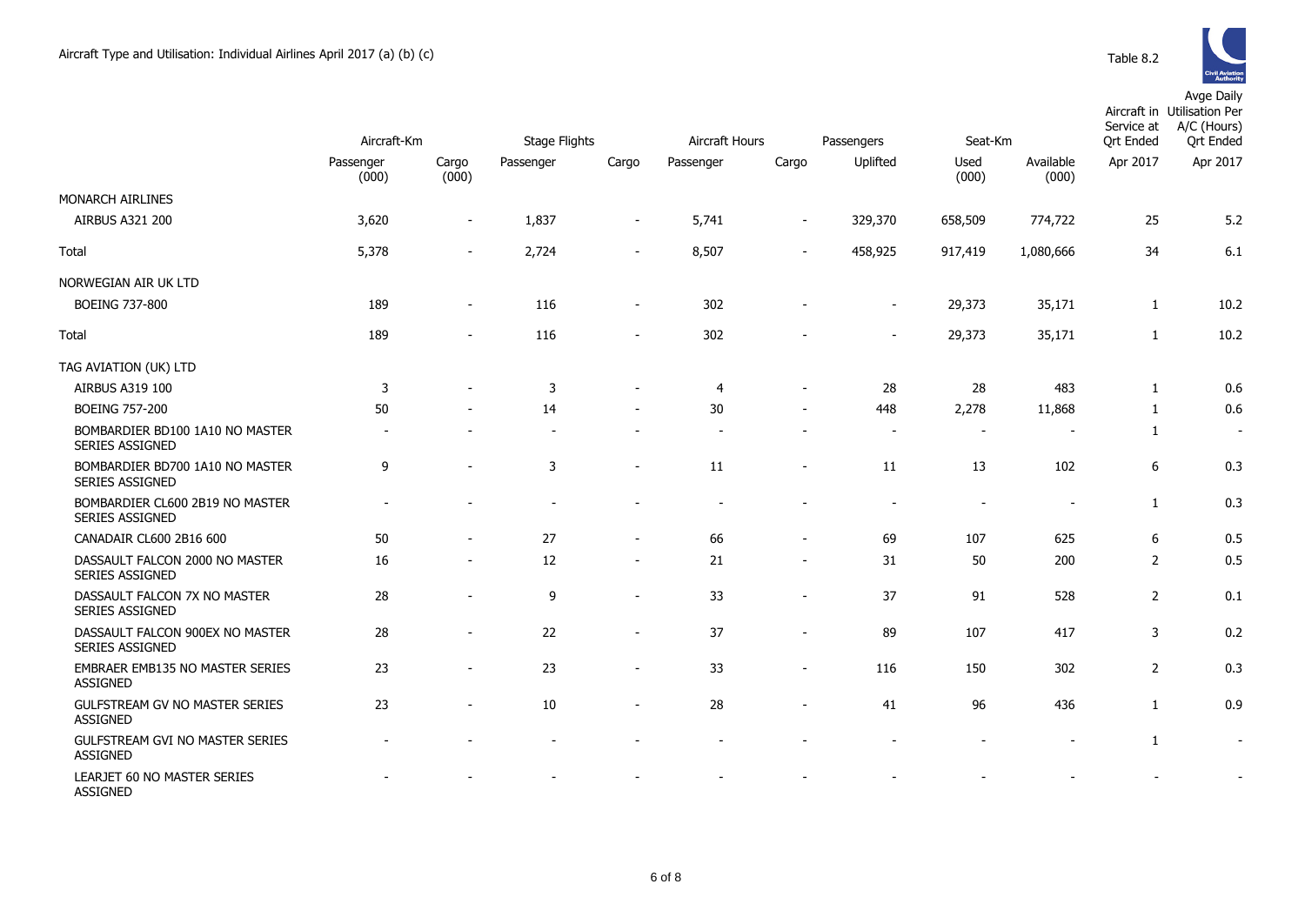

|                                                        |                          |                          |                          |                          |                          |                          |            |                |                    | Service at       | Aircraft in Utilisation Per<br>A/C (Hours) |
|--------------------------------------------------------|--------------------------|--------------------------|--------------------------|--------------------------|--------------------------|--------------------------|------------|----------------|--------------------|------------------|--------------------------------------------|
|                                                        | Aircraft-Km              |                          | Stage Flights            |                          | Aircraft Hours           |                          | Passengers | Seat-Km        |                    | <b>Qrt Ended</b> | <b>Qrt Ended</b>                           |
|                                                        | Passenger<br>(000)       | Cargo<br>(000)           | Passenger                | Cargo                    | Passenger                | Cargo                    | Uplifted   | Used<br>(000)  | Available<br>(000) | Apr 2017         | Apr 2017                                   |
| Total                                                  | 230                      | $\overline{\phantom{a}}$ | 123                      |                          | 263                      |                          | 870        | 2,920          | 14,961             | 27               | 0.3                                        |
| THOMAS COOK AIRLINES LTD                               |                          |                          |                          |                          |                          |                          |            |                |                    |                  |                                            |
| <b>AIRBUS A321 200</b>                                 | 3,920                    | $\overline{\phantom{a}}$ | 1,352                    | $\sim$                   | 5,684                    | $\overline{\phantom{a}}$ | 266,577    | 779,172        | 862,118            | 21               | 6.2                                        |
| AIRBUS A330-200                                        | 1,690                    | $\sim$                   | 244                      | $\blacksquare$           | 2,176                    | $\sim$                   | 71,014     | 507,195        | 539,595            | $\overline{7}$   | 10.3                                       |
| <b>BOEING 757-300</b>                                  | 869                      | $\overline{\phantom{a}}$ | 308                      | $\overline{\phantom{a}}$ | 1,281                    | $\blacksquare$           | 78,320     | 222,350        | 240,828            | $\overline{4}$   | 5.8                                        |
| <b>BOEING 767-300</b>                                  | 581                      | $\overline{\phantom{a}}$ | 79                       | $\overline{\phantom{a}}$ | 737                      | $\sim$                   | 1,527      | 140,828        | 157,575            | $\overline{2}$   | 12.6                                       |
| Total                                                  | 7,060                    | $\overline{\phantom{a}}$ | 1,983                    | $\overline{\phantom{a}}$ | 9,878                    | $\overline{\phantom{a}}$ | 417,438    | 1,649,545      | 1,800,116          | 34               | 7.4                                        |
| THOMSON AIRWAYS LTD                                    |                          |                          |                          |                          |                          |                          |            |                |                    |                  |                                            |
| <b>BOEING 737-800</b>                                  | 4,864                    | $\overline{\phantom{a}}$ | 1,918                    | $\overline{\phantom{a}}$ | 7,224                    | $\sim$                   | 335,060    | 854,133        | 919,312            | 26               | 9.0                                        |
| <b>BOEING 757-200</b>                                  | 2,428                    | $\overline{\phantom{a}}$ | 841                      | $\blacksquare$           | 3,510                    | $\sim$                   | 170,712    | 494,900        | 534,167            | 14               | 7.8                                        |
| <b>BOEING 767-300</b>                                  | 126                      | $\overline{\phantom{a}}$ | 32                       | $\sim$                   | 176                      | $\overline{\phantom{a}}$ | 7,479      | 34,732         | 36,914             | $\overline{2}$   | 11.3                                       |
| <b>BOEING 787 8</b>                                    | 2,834                    | $\overline{\phantom{a}}$ | 373                      | $\overline{\phantom{a}}$ | 3,523                    | $\blacksquare$           | 98,282     | 780,453        | 850,123            | 9                | 15.6                                       |
| <b>BOEING 787 9</b>                                    | 411                      | $\overline{\phantom{a}}$ | 55                       | $\overline{\phantom{a}}$ | 508                      | $\overline{\phantom{a}}$ | 17,419     | 130,323        | 141,669            | 1                | 17.2                                       |
| Total                                                  | 10,662                   | $\blacksquare$           | 3,219                    | $\overline{\phantom{a}}$ | 14,940                   |                          | 628,952    | 2,294,541      | 2,482,185          | 52               | 10.1                                       |
| TITAN AIRWAYS LTD                                      |                          |                          |                          |                          |                          |                          |            |                |                    |                  |                                            |
| AIRBUS A320 200                                        | 552                      | $\overline{\phantom{a}}$ | 239                      | $\overline{\phantom{a}}$ | 820                      | $\overline{\phantom{a}}$ | 5,659      | 85,796         | 99,406             | 3                | 6.4                                        |
| <b>AIRBUS A321 200</b>                                 | 74                       | $\overline{\phantom{a}}$ | 37                       | $\sim$                   | 115                      | $\sim$                   | 2,071      | 12,133         | 15,693             | 1                | 3.0                                        |
| <b>BOEING 737-300</b>                                  | 29                       | 24                       | 38                       | 47                       | 61                       | 54                       | 2,120      | 1,946          | 3,774              | $\overline{2}$   | 8.4                                        |
| <b>BOEING 737-400</b>                                  | $\overline{\phantom{a}}$ | 39                       | $\overline{\phantom{a}}$ | 74                       | $\overline{\phantom{a}}$ | 83                       | $\sim$     | $\blacksquare$ | $\sim$             | $\mathbf{1}$     | 3.3                                        |
| <b>BOEING 757-200</b>                                  | 132                      | $\overline{\phantom{a}}$ | 96                       | $\overline{\phantom{a}}$ | 224                      | $\blacksquare$           | 7,426      | 19,415         | 27,312             | $\overline{2}$   | 2.7                                        |
| <b>BOEING 767-300</b>                                  | 47                       | $\sim$                   | 13                       | $\overline{\phantom{a}}$ | 65                       | $\overline{\phantom{a}}$ | 1,254      | 8,475          | 12,323             | $\mathbf{1}$     | 1.9                                        |
| Total                                                  | 834                      | 63                       | 423                      | 121                      | 1,285                    | 137                      | 18,530     | 127,765        | 158,508            | 10               | 4.6                                        |
| TRIAIR (BERMUDA) LTD                                   |                          |                          |                          |                          |                          |                          |            |                |                    |                  |                                            |
| DASSAULT FALCON 7X NO MASTER<br><b>SERIES ASSIGNED</b> |                          |                          |                          |                          |                          |                          |            |                |                    | 1                | 0.6                                        |
| Total                                                  |                          |                          |                          |                          |                          |                          |            |                |                    | $\mathbf{1}$     | 0.6                                        |